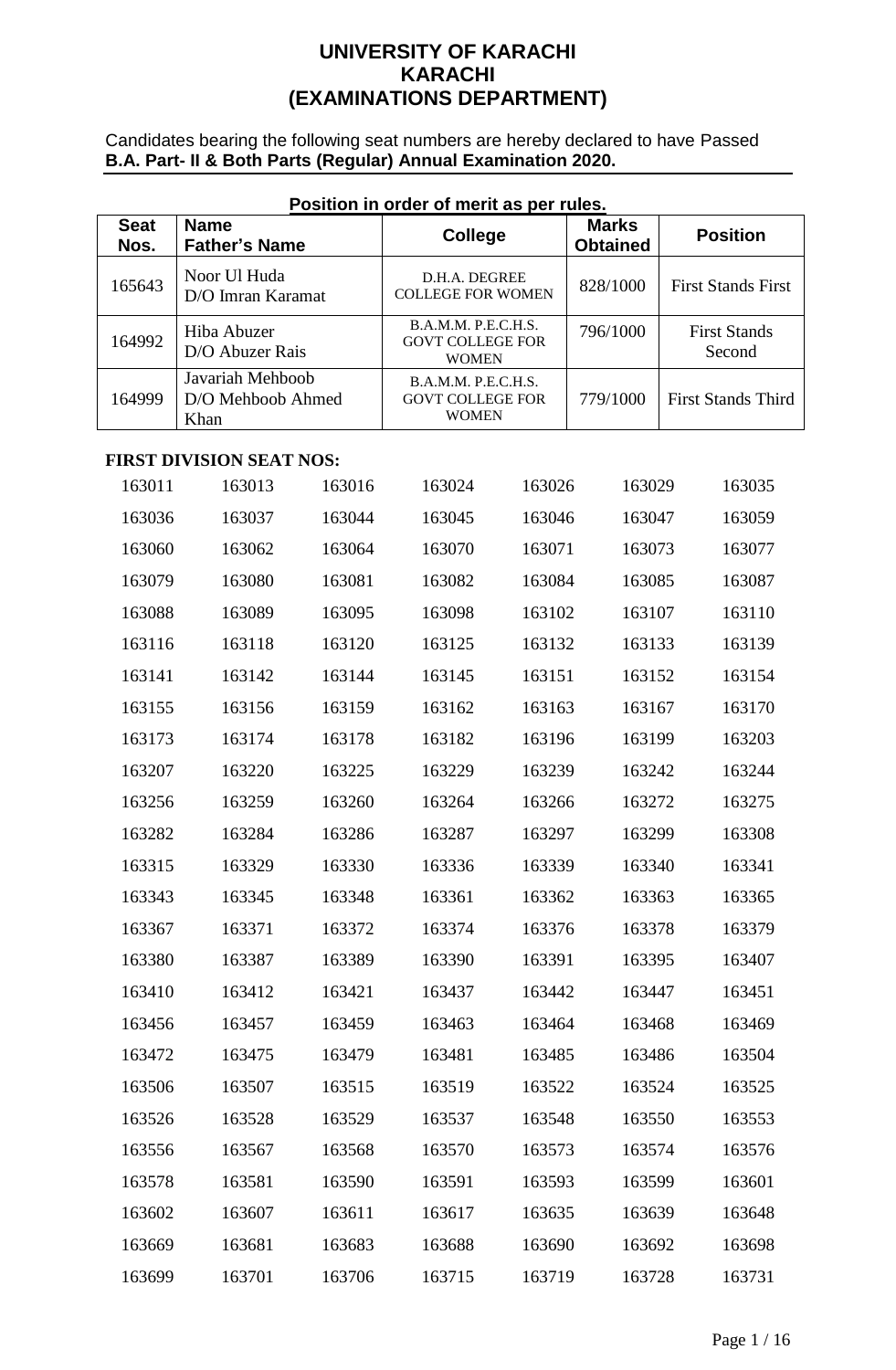| 163732 | 163734 | 163736 | 163737 | 163744 | 163750 | 163762 |
|--------|--------|--------|--------|--------|--------|--------|
| 163765 | 163768 | 163769 | 163772 | 163773 | 163776 | 163779 |
| 163780 | 163786 | 163787 | 163796 | 163799 | 163800 | 163801 |
| 163803 | 163804 | 163805 | 163811 | 163813 | 163816 | 163819 |
| 163820 | 163821 | 163824 | 163828 | 163831 | 163832 | 163833 |
| 163834 | 163835 | 163836 | 163839 | 163840 | 163841 | 163843 |
| 163844 | 163845 | 163846 | 163847 | 163849 | 163850 | 163853 |
| 163854 | 163857 | 163859 | 163860 | 163861 | 163862 | 163865 |
| 163868 | 163869 | 163873 | 163875 | 163878 | 163883 | 163913 |
| 163914 | 163925 | 163929 | 163932 | 163936 | 163937 | 163938 |
| 163939 | 163943 | 163944 | 163946 | 163948 | 163950 | 163955 |
| 163964 | 163965 | 163970 | 163972 | 163976 | 163979 | 163981 |
| 163984 | 163999 | 164006 | 164007 | 164008 | 164009 | 164010 |
| 164011 | 164014 | 164015 | 164023 | 164025 | 164026 | 164027 |
| 164033 | 164034 | 164036 | 164038 | 164049 | 164059 | 164062 |
| 164066 | 164068 | 164069 | 164073 | 164079 | 164080 | 164083 |
| 164085 | 164096 | 164103 | 164104 | 164105 | 164108 | 164111 |
| 164135 | 164140 | 164141 | 164142 | 164147 | 164159 | 164162 |
| 164171 | 164179 | 164182 | 164185 | 164187 | 164188 | 164191 |
| 164201 | 164204 | 164214 | 164227 | 164240 | 164241 | 164243 |
| 164247 | 164252 | 164264 | 164265 | 164266 | 164274 | 164288 |
| 164298 | 164299 | 164308 | 164313 | 164316 | 164319 | 164320 |
| 164334 | 164335 | 164337 | 164340 | 164341 | 164342 | 164346 |
| 164347 | 164348 | 164356 | 164357 | 164361 | 164362 | 164367 |
| 164371 | 164379 | 164380 | 164383 | 164387 | 164394 | 164396 |
| 164404 | 164406 | 164410 | 164413 | 164420 | 164421 | 164423 |
| 164424 | 164425 | 164436 | 164440 | 164442 | 164443 | 164448 |
| 164458 | 164459 | 164462 | 164465 | 164480 | 164483 | 164499 |
| 164500 | 164505 | 164510 | 164512 | 164516 | 164518 | 164519 |
| 164522 | 164523 | 164525 | 164526 | 164527 | 164528 | 164531 |
| 164532 | 164533 | 164534 | 164548 | 164551 | 164553 | 164554 |
| 164558 | 164560 | 164564 | 164565 | 164566 | 164572 | 164577 |
| 164578 | 164579 | 164580 | 164583 | 164584 | 164585 | 164586 |
| 164598 | 164601 | 164603 | 164614 | 164617 | 164626 | 164627 |
| 164628 | 164633 | 164638 | 164639 | 164656 | 164658 | 164663 |
| 164665 | 164670 | 164671 | 164672 | 164676 | 164678 | 164680 |
| 164681 | 164683 | 164684 | 164685 | 164686 | 164687 | 164689 |
| 164691 | 164692 | 164693 | 164707 | 164709 | 164712 | 164713 |
| 164714 | 164717 | 164718 | 164723 | 164727 | 164729 | 164731 |
| 164732 | 164739 | 164744 | 164748 | 164750 | 164752 | 164755 |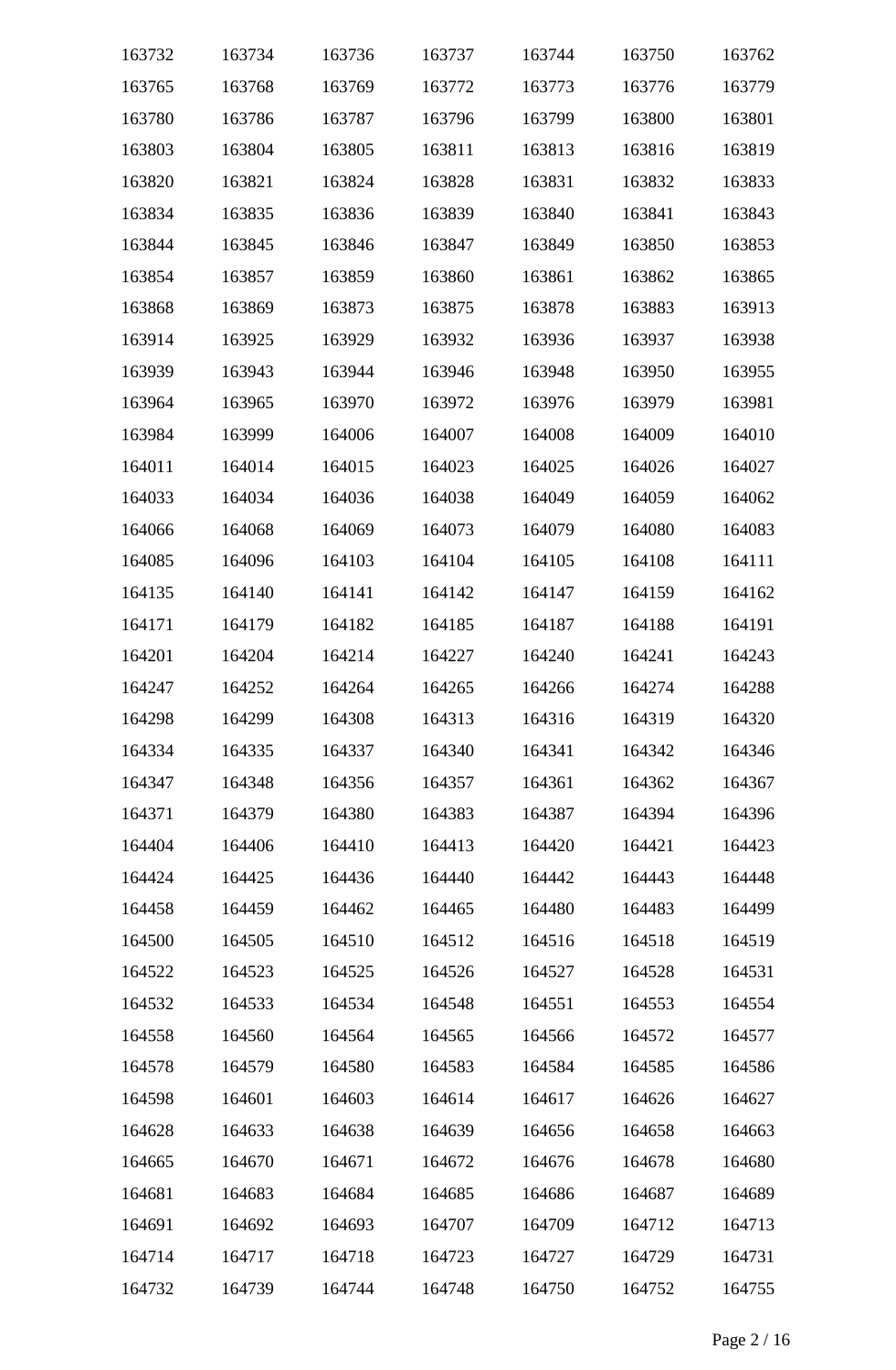| 164769 | 164773 | 164775 | 164780 | 164783 | 164784 | 164788 |
|--------|--------|--------|--------|--------|--------|--------|
| 164790 | 164793 | 164795 | 164796 | 164801 | 164802 | 164803 |
| 164806 | 164807 | 164808 | 164809 | 164820 | 164825 | 164831 |
| 164836 | 164837 | 164846 | 164849 | 164856 | 164859 | 164865 |
| 164866 | 164869 | 164871 | 164874 | 164877 | 164881 | 164883 |
| 164892 | 164895 | 164900 | 164903 | 164907 | 164908 | 164913 |
| 164914 | 164915 | 164917 | 164921 | 164922 | 164924 | 164930 |
| 164931 | 164938 | 164939 | 164940 | 164942 | 164947 | 164951 |
| 164954 | 164955 | 164957 | 164960 | 164962 | 164964 | 164965 |
| 164967 | 164968 | 164969 | 164970 | 164974 | 164980 | 164983 |
| 164984 | 164986 | 164988 | 164989 | 164992 | 164993 | 164994 |
| 164995 | 164997 | 164998 | 164999 | 165004 | 165006 | 165007 |
| 165008 | 165009 | 165010 | 165011 | 165012 | 165014 | 165016 |
| 165017 | 165022 | 165023 | 165025 | 165026 | 165027 | 165028 |
| 165030 | 165031 | 165032 | 165033 | 165035 | 165053 | 165054 |
| 165056 | 165063 | 165067 | 165072 | 165079 | 165080 | 165090 |
| 165091 | 165100 | 165101 | 165102 | 165106 | 165109 | 165110 |
| 165111 | 165113 | 165115 | 165117 | 165118 | 165120 | 165121 |
| 165123 | 165124 | 165129 | 165130 | 165131 | 165141 | 165142 |
| 165150 | 165154 | 165159 | 165160 | 165163 | 165176 | 165187 |
| 165197 | 165204 | 165208 | 165218 | 165219 | 165224 | 165228 |
| 165230 | 165233 | 165240 | 165241 | 165243 | 165246 | 165253 |
| 165254 | 165256 | 165260 | 165264 | 165268 | 165271 | 165279 |
| 165287 | 165288 | 165289 | 165293 | 165311 | 165323 | 165327 |
| 165330 | 165332 | 165333 | 165335 | 165336 | 165338 | 165344 |
| 165346 | 165349 | 165352 | 165353 | 165362 | 165363 | 165368 |
| 165370 | 165374 | 165376 | 165383 | 165390 | 165395 | 165399 |
| 165400 | 165405 | 165409 | 165412 | 165420 | 165429 | 165430 |
| 165435 | 165436 | 165439 | 165447 | 165448 | 165449 | 165450 |
| 165455 | 165456 | 165463 | 165467 | 165468 | 165471 | 165479 |
| 165480 | 165489 | 165504 | 165505 | 165509 | 165511 | 165528 |
| 165531 | 165532 | 165546 | 165549 | 165551 | 165558 | 165559 |
| 165572 | 165576 | 165585 | 165586 | 165590 | 165594 | 165595 |
| 165598 | 165599 | 165604 | 165611 | 165613 | 165615 | 165619 |
| 165620 | 165621 | 165622 | 165623 | 165624 | 165625 | 165626 |
| 165627 | 165628 | 165630 | 165631 | 165634 | 165635 | 165638 |
| 165639 | 165641 | 165642 | 165643 | 165645 | 165649 | 165653 |
| 165654 | 165656 | 165659 | 165660 | 165661 | 165662 | 165664 |
| 165667 | 165668 | 165672 | 165674 | 165675 | 165678 | 165680 |
| 165681 | 165682 | 165683 | 165684 | 165685 | 165687 | 165691 |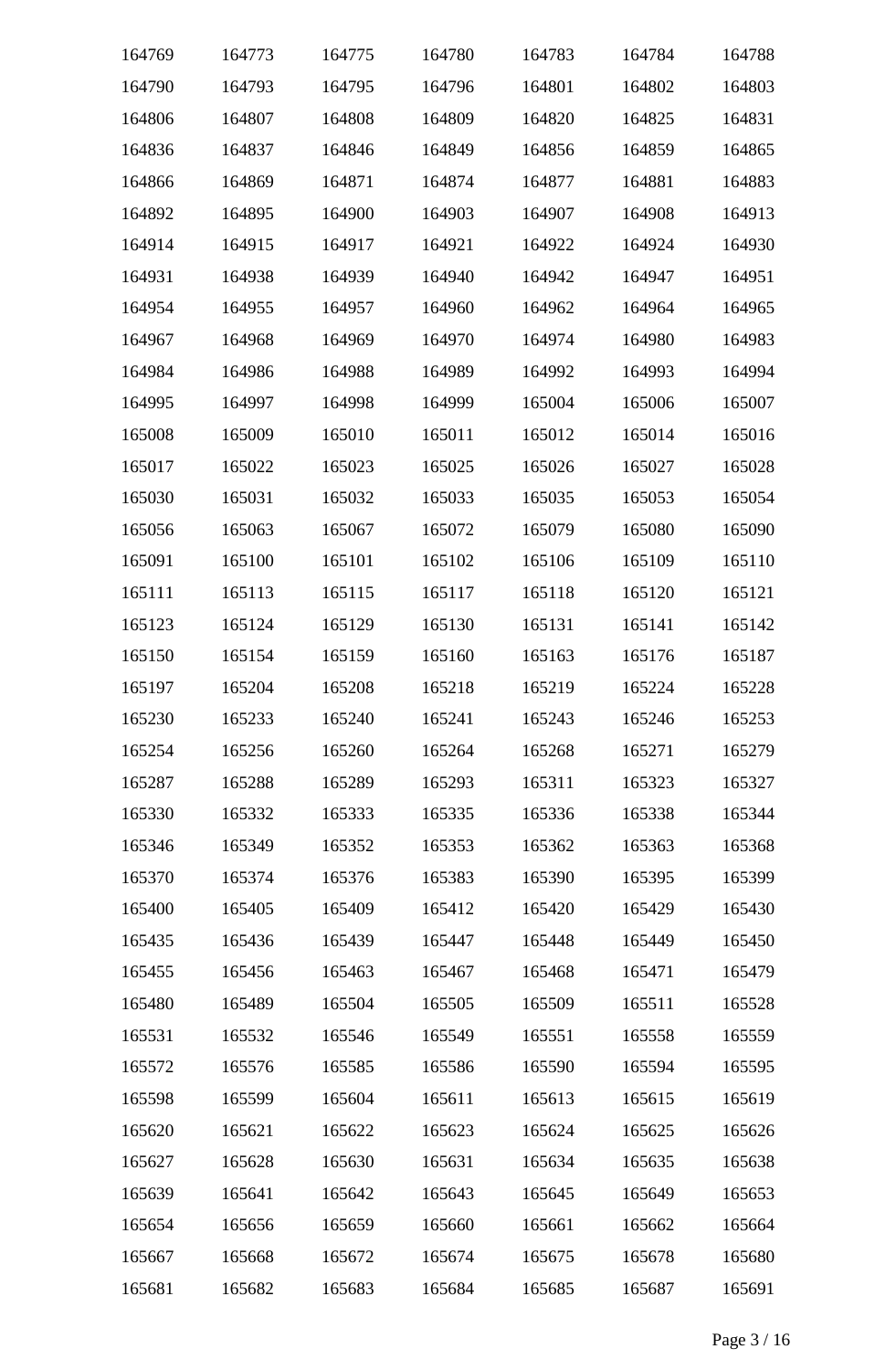| 165694 | 165695                           | 165698 | 165699 | 165703 | 165705 | 165706 |
|--------|----------------------------------|--------|--------|--------|--------|--------|
| 165707 | 165708                           | 165710 | 165711 | 165712 | 165716 | 165718 |
| 165720 | 165721                           | 165724 | 165729 | 165733 | 165761 | 165763 |
| 165765 | 165766                           | 165767 | 165769 | 165772 | 165774 | 165776 |
| 165778 | 165780                           | 165781 | 165782 | 165783 | 165787 | 165791 |
| 165793 | 165809                           | 165821 | 165826 | 165828 | 165832 | 165836 |
| 165838 | 165839                           | 165843 | 165845 | 165851 | 165853 | 165854 |
| 165862 | 165875                           | 165886 | 165903 | 165907 | 165908 | 165931 |
| 165932 | 165945                           | 165950 | 165952 | 165953 | 165954 | 165958 |
| 165984 | 165997                           | 165998 | 166005 | 166007 | 166022 | 166025 |
| 166037 | 170003                           | 170007 | 170016 | 170017 | 170022 | 170025 |
| 170036 | 170045                           | 170047 | 170051 | 170053 | 170068 | 170086 |
| 170089 | 170096                           | 170097 | 170099 | 170101 | 170105 | 170107 |
| 170110 | 170114                           | 170127 | 170130 | 170131 | 170132 | 170135 |
| 170136 | 170137                           | 170138 | 170140 | 170141 | 170142 | 170143 |
| 170145 | 170150                           | 170154 | 170156 | 170158 | 170159 | 170160 |
| 170161 | 170162                           | 170163 | 170164 | 170165 | 170166 | 170167 |
| 170168 | 170169                           | 170172 | 170175 | 170176 | 170177 | 170178 |
| 170179 | 170182                           | 170183 | 170184 | 170185 | 170190 | 170191 |
| 170195 | 170197                           | 170198 | 170200 | 170201 | 170205 | 170206 |
| 170240 | 173023                           | 173032 | 173052 | 173074 | 173087 | 173177 |
| 173191 | 173192                           | 173329 | 173378 | 173385 | 173388 | 173417 |
| 173425 | 173432                           | 173459 | 173562 | 173651 | 173750 | 173751 |
| 173837 | 173903                           | 173904 | 173912 | 173937 | 173955 | 173971 |
| 173974 | 173985                           | 174105 | 174190 | 174238 | 174274 | 174295 |
| 174323 | 174325                           | 174333 | 174363 | 174366 | 174388 | 174506 |
| 174523 | 174556                           | 174630 | 174655 | 174700 | 174736 | 174771 |
| 174837 | 174861                           | 174864 | 174876 | 174897 | 174907 | 174910 |
| 174957 | 175022                           | 175023 | 175048 | 175061 | 175063 | 175065 |
| 175069 | 175102                           | 175111 | 175123 | 175124 | 175125 | 175129 |
| 175158 | 175172                           | 175176 | 175229 | 175243 | 175271 | 175298 |
| 175301 | 175302                           | 175348 | 175377 | 175404 | 175454 | 175466 |
| 175480 | 175492                           | 175495 | 175506 | 175528 | 175584 | 175586 |
| 175644 | 175649                           | 175671 | 180007 | 180122 | 180169 | 180365 |
| 180395 | 180401                           | 180408 | 180479 | 180484 | 180485 | 180488 |
| 180489 | 180490                           | 180496 | 180499 | 180566 | 180568 | 180569 |
| 180572 | 180573                           | 180610 |        |        |        |        |
|        | <b>SECOND DIVISION SEAT NOS:</b> |        |        |        |        |        |
| 163001 | 163002                           | 163008 | 163009 | 163014 | 163019 | 163022 |
| 163025 | 163028                           | 163031 | 163033 | 163034 | 163041 | 163043 |
|        |                                  |        |        |        |        |        |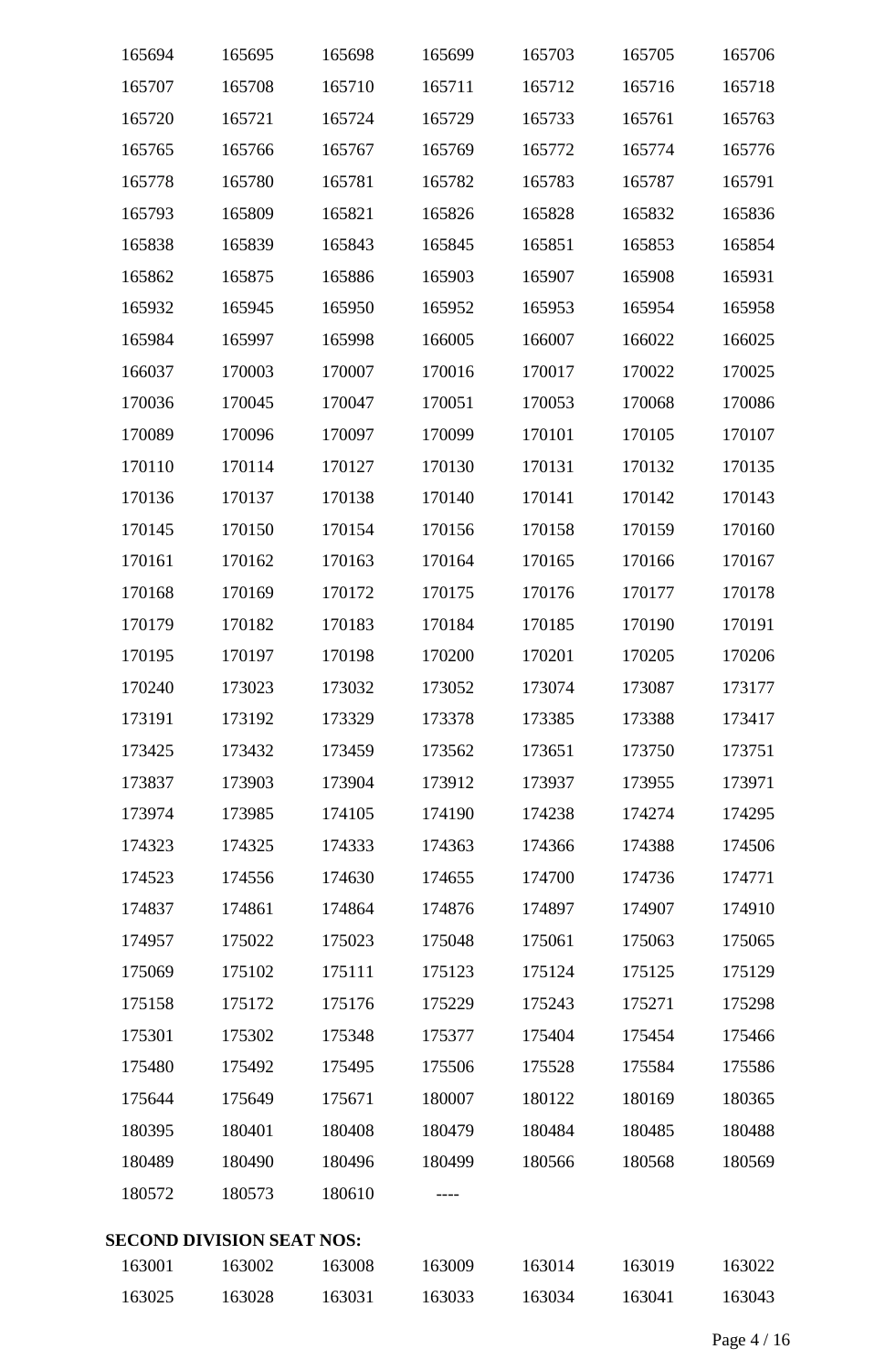| 163048 | 163049 | 163052 | 163061 | 163067 | 163069 | 163074 |
|--------|--------|--------|--------|--------|--------|--------|
| 163075 | 163076 | 163086 | 163090 | 163094 | 163096 | 163099 |
| 163103 | 163106 | 163108 | 163109 | 163112 | 163114 | 163117 |
| 163124 | 163127 | 163130 | 163131 | 163140 | 163143 | 163146 |
| 163148 | 163150 | 163157 | 163160 | 163164 | 163165 | 163166 |
| 163168 | 163169 | 163172 | 163175 | 163176 | 163177 | 163179 |
| 163180 | 163183 | 163184 | 163185 | 163186 | 163187 | 163188 |
| 163190 | 163192 | 163194 | 163198 | 163200 | 163201 | 163202 |
| 163206 | 163208 | 163209 | 163212 | 163213 | 163215 | 163217 |
| 163218 | 163219 | 163222 | 163223 | 163227 | 163228 | 163231 |
| 163234 | 163235 | 163236 | 163237 | 163243 | 163246 | 163247 |
| 163248 | 163249 | 163250 | 163251 | 163254 | 163255 | 163258 |
| 163263 | 163265 | 163267 | 163268 | 163269 | 163270 | 163274 |
| 163276 | 163278 | 163280 | 163281 | 163283 | 163285 | 163288 |
| 163291 | 163292 | 163293 | 163294 | 163295 | 163301 | 163305 |
| 163306 | 163311 | 163313 | 163316 | 163317 | 163318 | 163320 |
| 163323 | 163325 | 163328 | 163331 | 163333 | 163335 | 163337 |
| 163342 | 163344 | 163346 | 163349 | 163351 | 163352 | 163353 |
| 163354 | 163355 | 163357 | 163358 | 163364 | 163368 | 163369 |
| 163370 | 163373 | 163381 | 163383 | 163384 | 163385 | 163388 |
| 163392 | 163393 | 163396 | 163397 | 163398 | 163399 | 163400 |
| 163401 | 163402 | 163403 | 163406 | 163408 | 163409 | 163413 |
| 163414 | 163415 | 163416 | 163417 | 163418 | 163419 | 163425 |
| 163426 | 163427 | 163429 | 163430 | 163431 | 163432 | 163433 |
| 163434 | 163435 | 163436 | 163438 | 163440 | 163441 | 163443 |
| 163445 | 163446 | 163448 | 163449 | 163450 | 163453 | 163455 |
| 163461 | 163465 | 163466 | 163467 | 163470 | 163471 | 163473 |
| 163476 | 163478 | 163484 | 163487 | 163489 | 163490 | 163491 |
| 163493 | 163494 | 163495 | 163497 | 163498 | 163499 | 163500 |
| 163502 | 163503 | 163511 | 163512 | 163513 | 163514 | 163517 |
| 163520 | 163521 | 163527 | 163530 | 163531 | 163533 | 163534 |
| 163536 | 163539 | 163542 | 163543 | 163546 | 163549 | 163551 |
| 163554 | 163557 | 163559 | 163564 | 163565 | 163566 | 163569 |
| 163571 | 163572 | 163577 | 163579 | 163580 | 163583 | 163584 |
| 163585 | 163586 | 163588 | 163589 | 163592 | 163594 | 163595 |
| 163600 | 163603 | 163604 | 163605 | 163609 | 163610 | 163612 |
| 163614 | 163615 | 163616 | 163619 | 163621 | 163622 | 163626 |
| 163630 | 163632 | 163634 | 163636 | 163637 | 163638 | 163642 |
| 163644 | 163645 | 163647 | 163650 | 163651 | 163653 | 163654 |
| 163656 | 163658 | 163659 | 163661 | 163663 | 163664 | 163667 |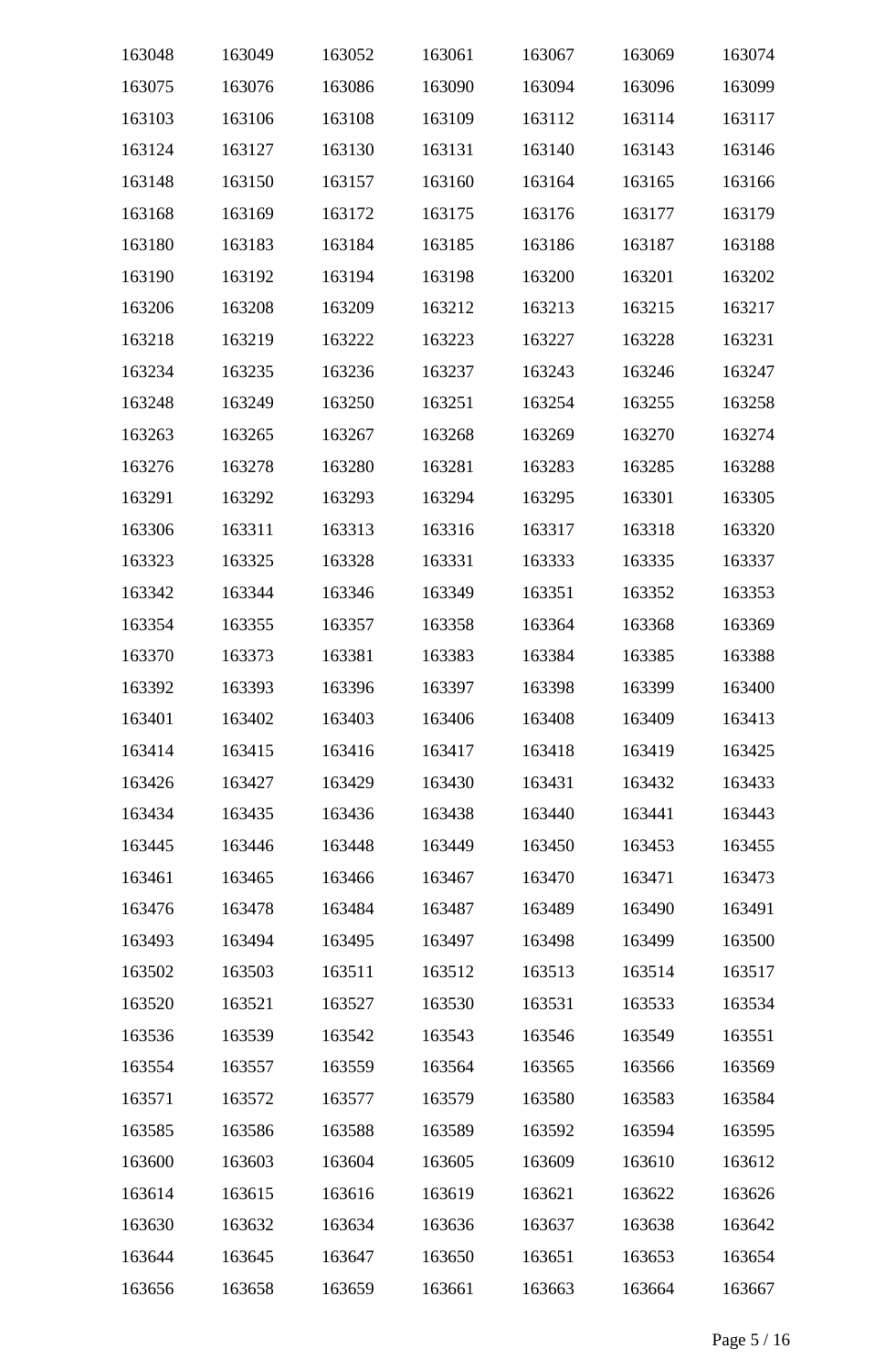| 163668 | 163675 | 163676 | 163677 | 163679 | 163680 | 163682 |
|--------|--------|--------|--------|--------|--------|--------|
| 163684 | 163689 | 163691 | 163694 | 163695 | 163696 | 163702 |
| 163707 | 163713 | 163714 | 163717 | 163718 | 163722 | 163723 |
| 163724 | 163725 | 163726 | 163727 | 163729 | 163733 | 163738 |
| 163739 | 163742 | 163747 | 163749 | 163751 | 163752 | 163755 |
| 163756 | 163757 | 163758 | 163759 | 163760 | 163761 | 163764 |
| 163766 | 163767 | 163770 | 163771 | 163774 | 163775 | 163777 |
| 163778 | 163781 | 163782 | 163783 | 163784 | 163788 | 163789 |
| 163790 | 163791 | 163793 | 163794 | 163795 | 163797 | 163802 |
| 163806 | 163807 | 163809 | 163810 | 163812 | 163815 | 163817 |
| 163818 | 163823 | 163825 | 163826 | 163827 | 163829 | 163830 |
| 163837 | 163838 | 163842 | 163851 | 163852 | 163855 | 163856 |
| 163858 | 163866 | 163867 | 163870 | 163871 | 163872 | 163877 |
| 163879 | 163884 | 163886 | 163887 | 163888 | 163890 | 163893 |
| 163894 | 163895 | 163896 | 163897 | 163899 | 163900 | 163902 |
| 163903 | 163906 | 163907 | 163908 | 163910 | 163911 | 163912 |
| 163915 | 163917 | 163918 | 163919 | 163921 | 163922 | 163924 |
| 163926 | 163928 | 163930 | 163933 | 163934 | 163935 | 163940 |
| 163947 | 163951 | 163953 | 163956 | 163957 | 163959 | 163962 |
| 163963 | 163968 | 163971 | 163974 | 163977 | 163980 | 163983 |
| 163985 | 163988 | 163992 | 163993 | 163995 | 163998 | 164000 |
| 164003 | 164004 | 164005 | 164012 | 164016 | 164017 | 164018 |
| 164019 | 164020 | 164028 | 164029 | 164030 | 164035 | 164037 |
| 164042 | 164044 | 164046 | 164052 | 164053 | 164060 | 164061 |
| 164063 | 164064 | 164067 | 164070 | 164072 | 164075 | 164076 |
| 164077 | 164078 | 164082 | 164084 | 164091 | 164092 | 164093 |
| 164094 | 164095 | 164101 | 164102 | 164106 | 164107 | 164109 |
| 164112 | 164120 | 164121 | 164122 | 164124 | 164128 | 164129 |
| 164130 | 164131 | 164133 | 164134 | 164137 | 164143 | 164145 |
| 164146 | 164148 | 164149 | 164150 | 164151 | 164152 | 164154 |
| 164155 | 164156 | 164157 | 164158 | 164160 | 164161 | 164163 |
| 164165 | 164166 | 164169 | 164170 | 164172 | 164176 | 164177 |
| 164183 | 164192 | 164193 | 164194 | 164196 | 164197 | 164198 |
| 164199 | 164200 | 164209 | 164210 | 164212 | 164213 | 164219 |
| 164220 | 164221 | 164222 | 164230 | 164231 | 164233 | 164234 |
| 164235 | 164237 | 164238 | 164239 | 164245 | 164248 | 164250 |
| 164251 | 164253 | 164255 | 164256 | 164257 | 164258 | 164259 |
| 164261 | 164270 | 164271 | 164273 | 164275 | 164277 | 164278 |
| 164280 | 164282 | 164283 | 164284 | 164285 | 164289 | 164293 |
| 164294 | 164295 | 164296 | 164297 | 164300 | 164302 | 164303 |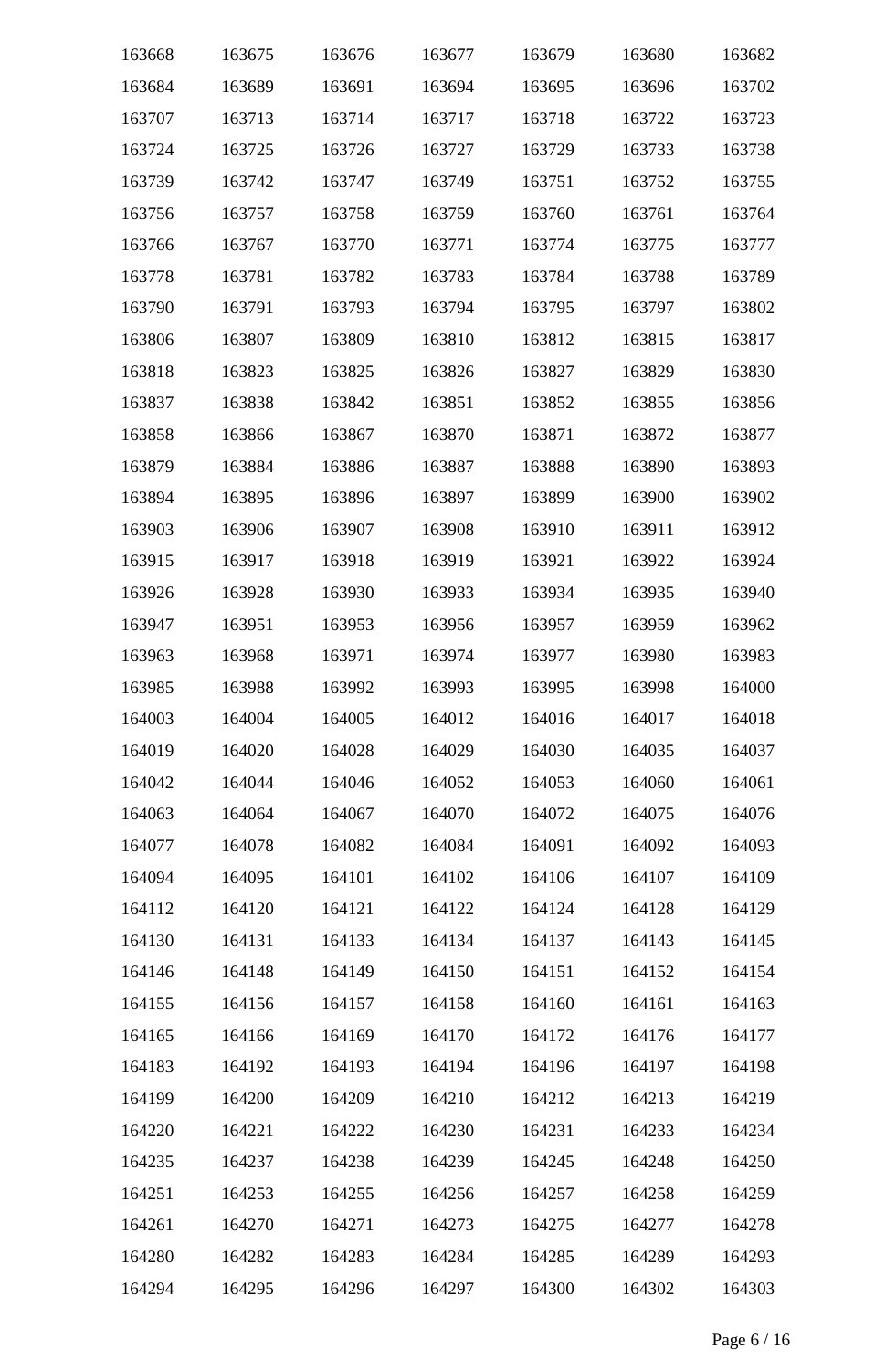| 164304 | 164305 | 164306 | 164309 | 164310 | 164312 | 164315 |
|--------|--------|--------|--------|--------|--------|--------|
| 164317 | 164318 | 164321 | 164322 | 164325 | 164326 | 164328 |
| 164329 | 164331 | 164332 | 164338 | 164343 | 164344 | 164345 |
| 164349 | 164350 | 164351 | 164353 | 164354 | 164358 | 164359 |
| 164363 | 164364 | 164365 | 164366 | 164369 | 164370 | 164373 |
| 164375 | 164378 | 164381 | 164382 | 164385 | 164386 | 164389 |
| 164390 | 164391 | 164397 | 164398 | 164399 | 164400 | 164401 |
| 164403 | 164405 | 164407 | 164408 | 164409 | 164411 | 164414 |
| 164427 | 164429 | 164433 | 164434 | 164441 | 164457 | 164468 |
| 164470 | 164477 | 164481 | 164488 | 164489 | 164490 | 164491 |
| 164492 | 164493 | 164496 | 164497 | 164502 | 164508 | 164511 |
| 164514 | 164517 | 164524 | 164530 | 164535 | 164536 | 164537 |
| 164538 | 164539 | 164543 | 164544 | 164545 | 164546 | 164550 |
| 164557 | 164559 | 164561 | 164562 | 164563 | 164567 | 164570 |
| 164571 | 164573 | 164575 | 164576 | 164581 | 164582 | 164588 |
| 164590 | 164591 | 164592 | 164594 | 164595 | 164596 | 164597 |
| 164599 | 164602 | 164606 | 164608 | 164609 | 164610 | 164612 |
| 164613 | 164615 | 164616 | 164620 | 164621 | 164622 | 164624 |
| 164625 | 164629 | 164630 | 164631 | 164634 | 164635 | 164636 |
| 164640 | 164643 | 164644 | 164646 | 164647 | 164649 | 164650 |
| 164652 | 164654 | 164655 | 164657 | 164661 | 164666 | 164675 |
| 164682 | 164688 | 164694 | 164695 | 164696 | 164697 | 164700 |
| 164703 | 164705 | 164706 | 164710 | 164711 | 164715 | 164716 |
| 164721 | 164722 | 164724 | 164725 | 164730 | 164733 | 164736 |
| 164737 | 164738 | 164740 | 164742 | 164743 | 164745 | 164747 |
| 164749 | 164751 | 164753 | 164754 | 164756 | 164758 | 164760 |
| 164764 | 164766 | 164767 | 164770 | 164771 | 164781 | 164785 |
| 164791 | 164794 | 164800 | 164805 | 164811 | 164813 | 164814 |
| 164821 | 164824 | 164827 | 164828 | 164829 | 164832 | 164833 |
| 164838 | 164840 | 164841 | 164842 | 164844 | 164848 | 164853 |
| 164863 | 164872 | 164873 | 164878 | 164880 | 164886 | 164887 |
| 164888 | 164890 | 164894 | 164896 | 164898 | 164901 | 164902 |
| 164904 | 164905 | 164906 | 164909 | 164910 | 164916 | 164918 |
| 164919 | 164920 | 164923 | 164927 | 164929 | 164932 | 164933 |
| 164934 | 164936 | 164943 | 164944 | 164945 | 164946 | 164948 |
| 164949 | 164952 | 164956 | 164958 | 164959 | 164961 | 164966 |
| 164971 | 164972 | 164973 | 164976 | 164978 | 164979 | 164982 |
| 164985 | 164996 | 165003 | 165005 | 165013 | 165018 | 165019 |
| 165024 | 165029 | 165039 | 165040 | 165042 | 165045 | 165049 |
| 165050 | 165055 | 165061 | 165064 | 165065 | 165069 | 165073 |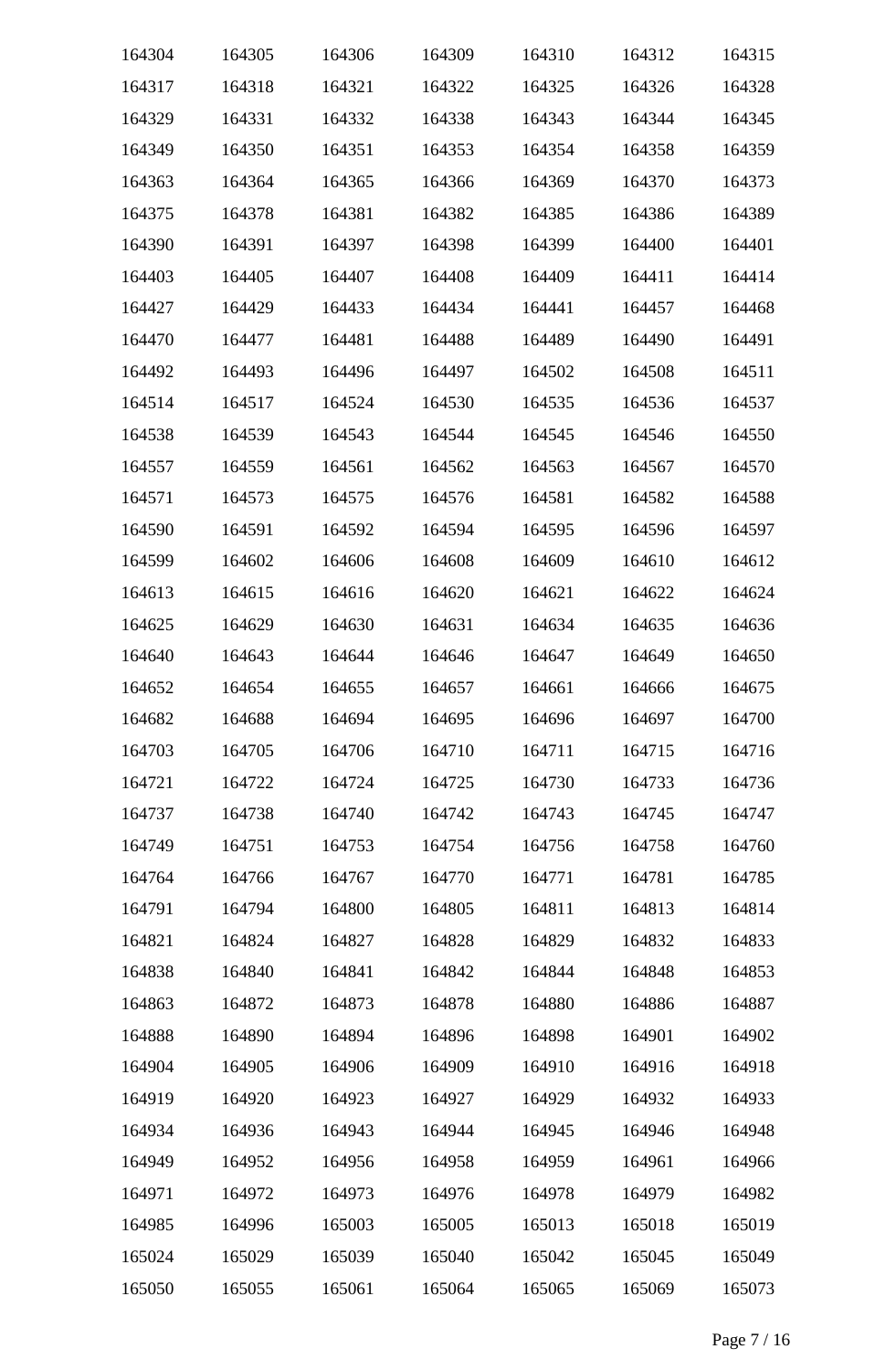| 165075 | 165076 | 165082 | 165084 | 165085 | 165087 | 165088 |
|--------|--------|--------|--------|--------|--------|--------|
| 165089 | 165092 | 165095 | 165096 | 165098 | 165099 | 165105 |
| 165107 | 165108 | 165114 | 165122 | 165125 | 165128 | 165132 |
| 165133 | 165134 | 165137 | 165140 | 165149 | 165151 | 165153 |
| 165161 | 165162 | 165164 | 165166 | 165169 | 165170 | 165171 |
| 165172 | 165177 | 165181 | 165184 | 165185 | 165190 | 165191 |
| 165194 | 165195 | 165198 | 165199 | 165200 | 165201 | 165203 |
| 165205 | 165206 | 165207 | 165211 | 165214 | 165215 | 165216 |
| 165217 | 165221 | 165222 | 165223 | 165225 | 165226 | 165227 |
| 165231 | 165235 | 165236 | 165242 | 165244 | 165245 | 165247 |
| 165248 | 165249 | 165250 | 165251 | 165261 | 165262 | 165263 |
| 165266 | 165267 | 165269 | 165270 | 165277 | 165278 | 165283 |
| 165286 | 165290 | 165291 | 165292 | 165297 | 165300 | 165301 |
| 165302 | 165307 | 165308 | 165310 | 165312 | 165313 | 165314 |
| 165316 | 165317 | 165325 | 165328 | 165329 | 165334 | 165337 |
| 165340 | 165342 | 165343 | 165348 | 165354 | 165357 | 165358 |
| 165359 | 165360 | 165365 | 165371 | 165372 | 165373 | 165381 |
| 165389 | 165391 | 165397 | 165398 | 165402 | 165408 | 165414 |
| 165417 | 165418 | 165421 | 165424 | 165425 | 165426 | 165427 |
| 165428 | 165431 | 165434 | 165441 | 165442 | 165444 | 165445 |
| 165451 | 165452 | 165454 | 165457 | 165462 | 165464 | 165469 |
| 165470 | 165474 | 165475 | 165476 | 165477 | 165478 | 165481 |
| 165483 | 165485 | 165486 | 165487 | 165492 | 165498 | 165499 |
| 165500 | 165501 | 165503 | 165508 | 165510 | 165515 | 165519 |
| 165520 | 165521 | 165523 | 165524 | 165525 | 165529 | 165534 |
| 165536 | 165538 | 165539 | 165541 | 165542 | 165548 | 165550 |
| 165555 | 165557 | 165560 | 165561 | 165562 | 165565 | 165568 |
| 165569 | 165571 | 165573 | 165577 | 165579 | 165582 | 165589 |
| 165591 | 165593 | 165596 | 165597 | 165603 | 165609 | 165610 |
| 165632 | 165637 | 165640 | 165648 | 165650 | 165651 | 165652 |
| 165655 | 165657 | 165663 | 165666 | 165673 | 165686 | 165688 |
| 165689 | 165692 | 165693 | 165696 | 165700 | 165701 | 165702 |
| 165704 | 165709 | 165719 | 165722 | 165723 | 165725 | 165726 |
| 165727 | 165728 | 165730 | 165735 | 165736 | 165737 | 165738 |
| 165740 | 165742 | 165744 | 165746 | 165747 | 165749 | 165751 |
| 165752 | 165753 | 165757 | 165760 | 165762 | 165764 | 165768 |
| 165775 | 165777 | 165779 | 165784 | 165788 | 165789 | 165790 |
| 165798 | 165799 | 165800 | 165801 | 165802 | 165804 | 165807 |
| 165808 | 165810 | 165813 | 165816 | 165820 | 165824 | 165825 |
| 165827 | 165829 | 165830 | 165835 | 165837 | 165840 | 165841 |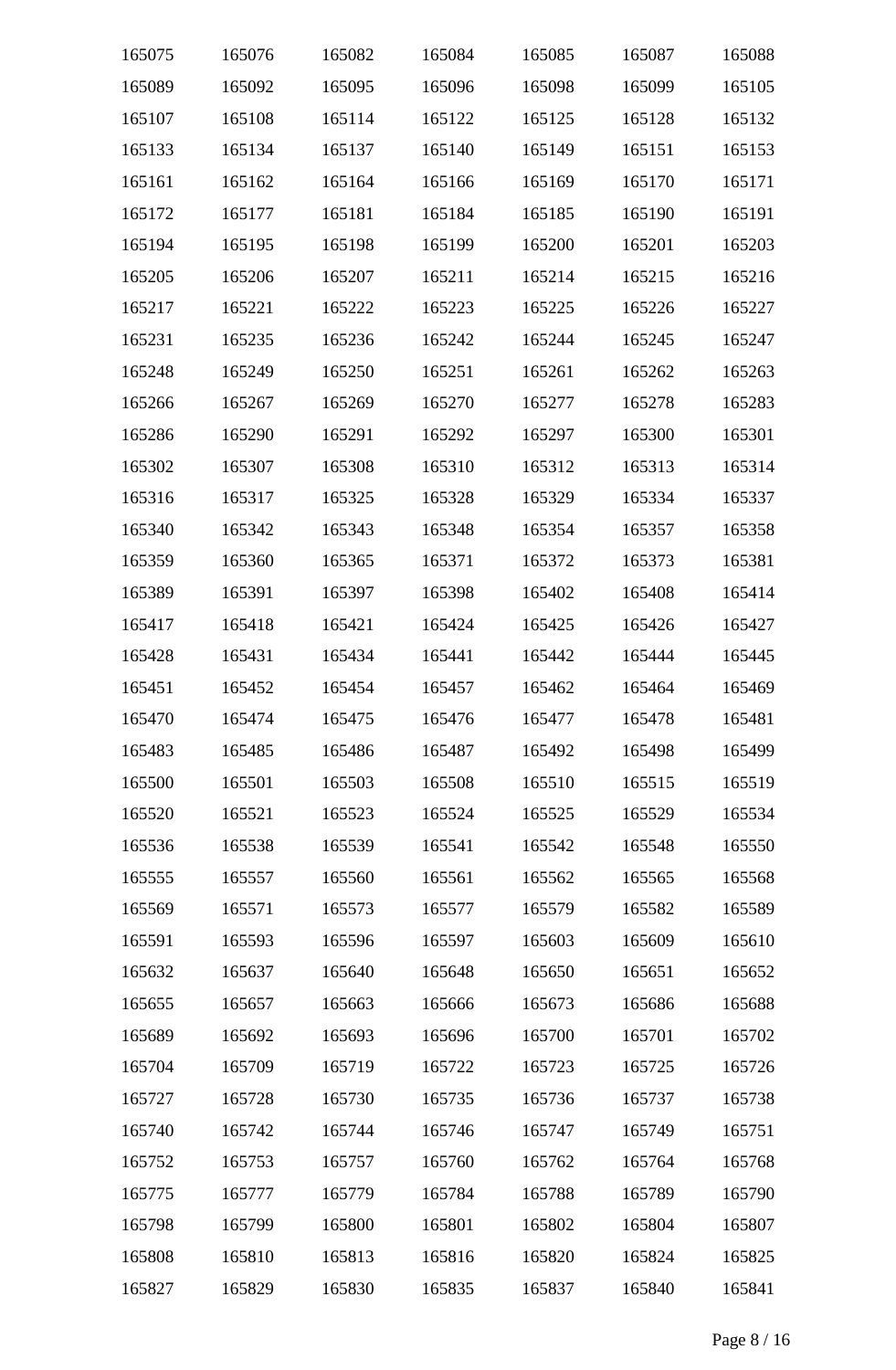| 165847 | 165848 | 165850 | 165852 | 165855 | 165856 | 165857 |
|--------|--------|--------|--------|--------|--------|--------|
| 165866 | 165871 | 165872 | 165873 | 165876 | 165877 | 165878 |
| 165879 | 165880 | 165881 | 165883 | 165884 | 165887 | 165888 |
| 165891 | 165893 | 165894 | 165895 | 165899 | 165900 | 165901 |
| 165904 | 165905 | 165911 | 165912 | 165913 | 165915 | 165916 |
| 165919 | 165920 | 165923 | 165924 | 165925 | 165929 | 165933 |
| 165934 | 165938 | 165939 | 165942 | 165943 | 165947 | 165948 |
| 165957 | 165963 | 165968 | 165970 | 165973 | 165977 | 165978 |
| 165979 | 165980 | 165981 | 165982 | 165983 | 165986 | 165987 |
| 165988 | 165990 | 165991 | 165993 | 165994 | 166000 | 166004 |
| 166008 | 166009 | 166011 | 166012 | 166018 | 166019 | 166020 |
| 166023 | 166024 | 166026 | 166027 | 166028 | 166030 | 166031 |
| 166032 | 166038 | 166041 | 170001 | 170002 | 170004 | 170006 |
| 170009 | 170011 | 170012 | 170013 | 170014 | 170015 | 170020 |
| 170021 | 170023 | 170026 | 170033 | 170034 | 170039 | 170040 |
| 170042 | 170044 | 170046 | 170049 | 170052 | 170055 | 170058 |
| 170060 | 170061 | 170062 | 170063 | 170064 | 170071 | 170075 |
| 170076 | 170078 | 170079 | 170080 | 170081 | 170082 | 170083 |
| 170084 | 170085 | 170087 | 170088 | 170090 | 170093 | 170100 |
| 170103 | 170108 | 170109 | 170111 | 170112 | 170121 | 170123 |
| 170124 | 170125 | 170128 | 170129 | 170133 | 170134 | 170139 |
| 170147 | 170148 | 170149 | 170151 | 170152 | 170153 | 170155 |
| 170170 | 170171 | 170173 | 170174 | 170186 | 170192 | 170194 |
| 170196 | 170199 | 170204 | 170208 | 170217 | 170218 | 170223 |
| 170224 | 170225 | 170226 | 170228 | 170230 | 170234 | 170238 |
| 170239 | 170242 | 173004 | 173012 | 173026 | 173037 | 173043 |
| 173046 | 173058 | 173062 | 173065 | 173070 | 173081 | 173084 |
| 173086 | 173090 | 173097 | 173101 | 173109 | 173115 | 173123 |
| 173129 | 173139 | 173143 | 173154 | 173169 | 173188 | 173189 |
| 173193 | 173197 | 173204 | 173230 | 173234 | 173235 | 173247 |
| 173260 | 173267 | 173270 | 173283 | 173286 | 173292 | 173294 |
| 173309 | 173319 | 173322 | 173325 | 173337 | 173343 | 173348 |
| 173363 | 173366 | 173368 | 173369 | 173372 | 173377 | 173381 |
| 173382 | 173384 | 173391 | 173395 | 173399 | 173411 | 173415 |
| 173421 | 173427 | 173428 | 173431 | 173433 | 173434 | 173441 |
| 173453 | 173455 | 173458 | 173467 | 173473 | 173480 | 173489 |
| 173490 | 173515 | 173517 | 173522 | 173539 | 173544 | 173550 |
| 173551 | 173557 | 173565 | 173568 | 173571 | 173572 | 173574 |
| 173575 | 173576 | 173577 | 173585 | 173592 | 173606 | 173627 |
| 173641 | 173653 | 173657 | 173666 | 173675 | 173679 | 173690 |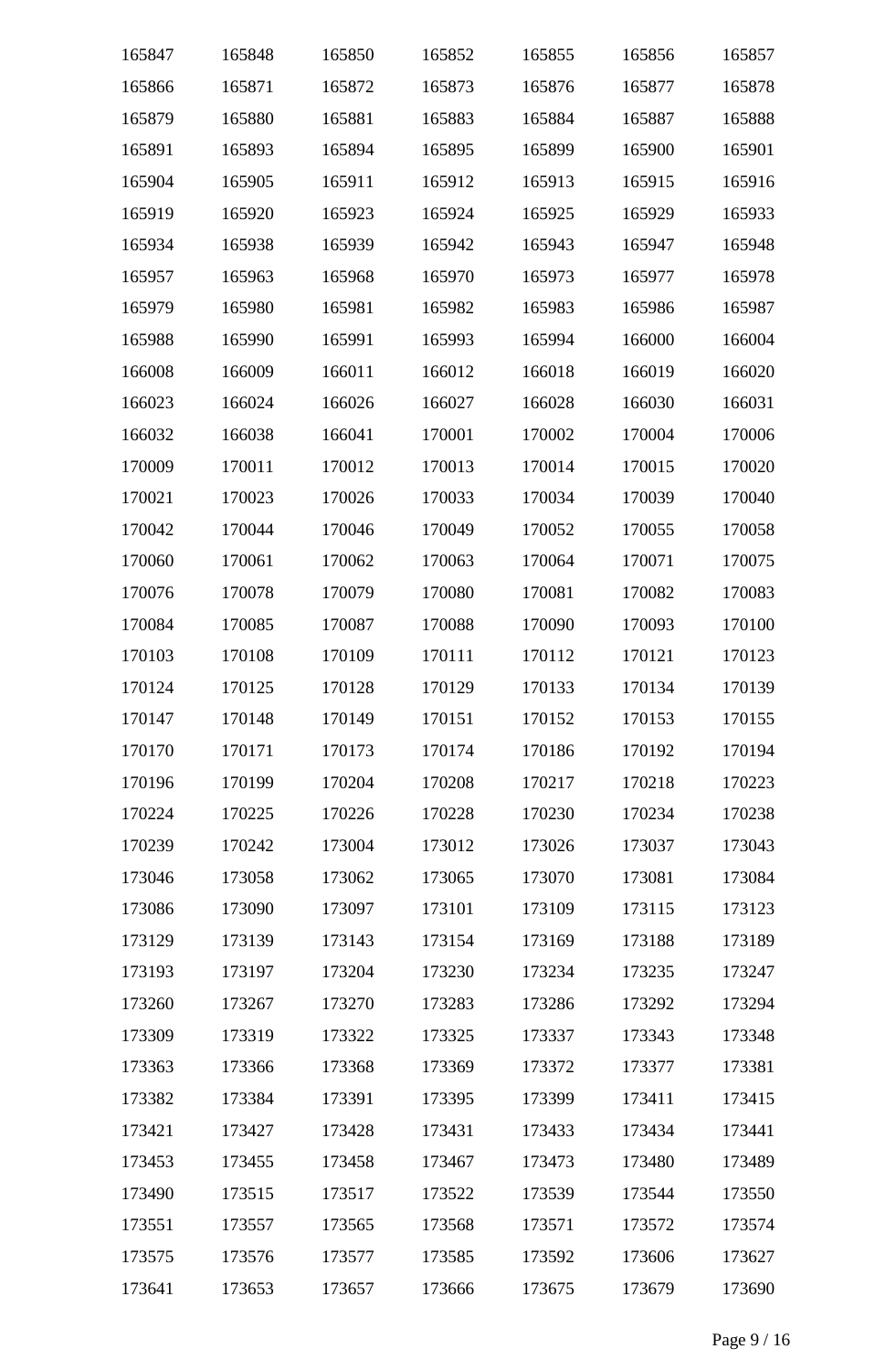| 173691 | 173700 | 173701 | 173702 | 173705 | 173710 | 173714 |
|--------|--------|--------|--------|--------|--------|--------|
| 173718 | 173720 | 173721 | 173729 | 173731 | 173732 | 173734 |
| 173736 | 173739 | 173742 | 173748 | 173752 | 173760 | 173761 |
| 173762 | 173763 | 173771 | 173777 | 173785 | 173788 | 173793 |
| 173807 | 173811 | 173813 | 173814 | 173817 | 173820 | 173826 |
| 173827 | 173829 | 173833 | 173834 | 173836 | 173842 | 173844 |
| 173845 | 173846 | 173851 | 173852 | 173853 | 173855 | 173856 |
| 173860 | 173862 | 173876 | 173878 | 173884 | 173891 | 173894 |
| 173896 | 173897 | 173899 | 173900 | 173901 | 173905 | 173907 |
| 173916 | 173917 | 173918 | 173920 | 173926 | 173933 | 173946 |
| 173947 | 173949 | 173954 | 173963 | 173978 | 173990 | 174004 |
| 174014 | 174017 | 174026 | 174028 | 174037 | 174038 | 174048 |
| 174052 | 174056 | 174068 | 174086 | 174092 | 174093 | 174097 |
| 174098 | 174111 | 174119 | 174121 | 174134 | 174136 | 174142 |
| 174147 | 174165 | 174175 | 174180 | 174184 | 174188 | 174195 |
| 174196 | 174198 | 174207 | 174212 | 174214 | 174217 | 174228 |
| 174229 | 174230 | 174235 | 174243 | 174250 | 174253 | 174254 |
| 174255 | 174263 | 174268 | 174275 | 174281 | 174282 | 174299 |
| 174303 | 174304 | 174308 | 174310 | 174312 | 174318 | 174338 |
| 174339 | 174340 | 174346 | 174348 | 174349 | 174350 | 174356 |
| 174364 | 174365 | 174369 | 174371 | 174372 | 174377 | 174378 |
| 174379 | 174381 | 174382 | 174383 | 174389 | 174392 | 174394 |
| 174395 | 174397 | 174409 | 174421 | 174426 | 174432 | 174434 |
| 174441 | 174446 | 174450 | 174457 | 174458 | 174459 | 174466 |
| 174469 | 174473 | 174478 | 174482 | 174485 | 174488 | 174501 |
| 174514 | 174521 | 174522 | 174528 | 174538 | 174545 | 174550 |
| 174572 | 174585 | 174593 | 174595 | 174606 | 174626 | 174641 |
| 174642 | 174656 | 174657 | 174664 | 174667 | 174691 | 174692 |
| 174693 | 174702 | 174719 | 174724 | 174734 | 174737 | 174741 |
| 174743 | 174748 | 174755 | 174756 | 174770 | 174775 | 174777 |
| 174791 | 174799 | 174800 | 174803 | 174804 | 174814 | 174816 |
| 174817 | 174820 | 174823 | 174824 | 174828 | 174831 | 174835 |
| 174838 | 174848 | 174852 | 174853 | 174865 | 174872 | 174880 |
| 174887 | 174892 | 174902 | 174905 | 174908 | 174911 | 174914 |
| 174916 | 174917 | 174920 | 174923 | 174938 | 174939 | 174940 |
| 174941 | 174942 | 174948 | 174950 | 174952 | 174956 | 174958 |
| 174962 | 174964 | 174966 | 174967 | 174969 | 174977 | 174979 |
| 174987 | 174996 | 174997 | 174998 | 175007 | 175010 | 175012 |
| 175018 | 175019 | 175026 | 175034 | 175037 | 175058 | 175059 |
| 175066 | 175071 | 175072 | 175078 | 175081 | 175094 | 175100 |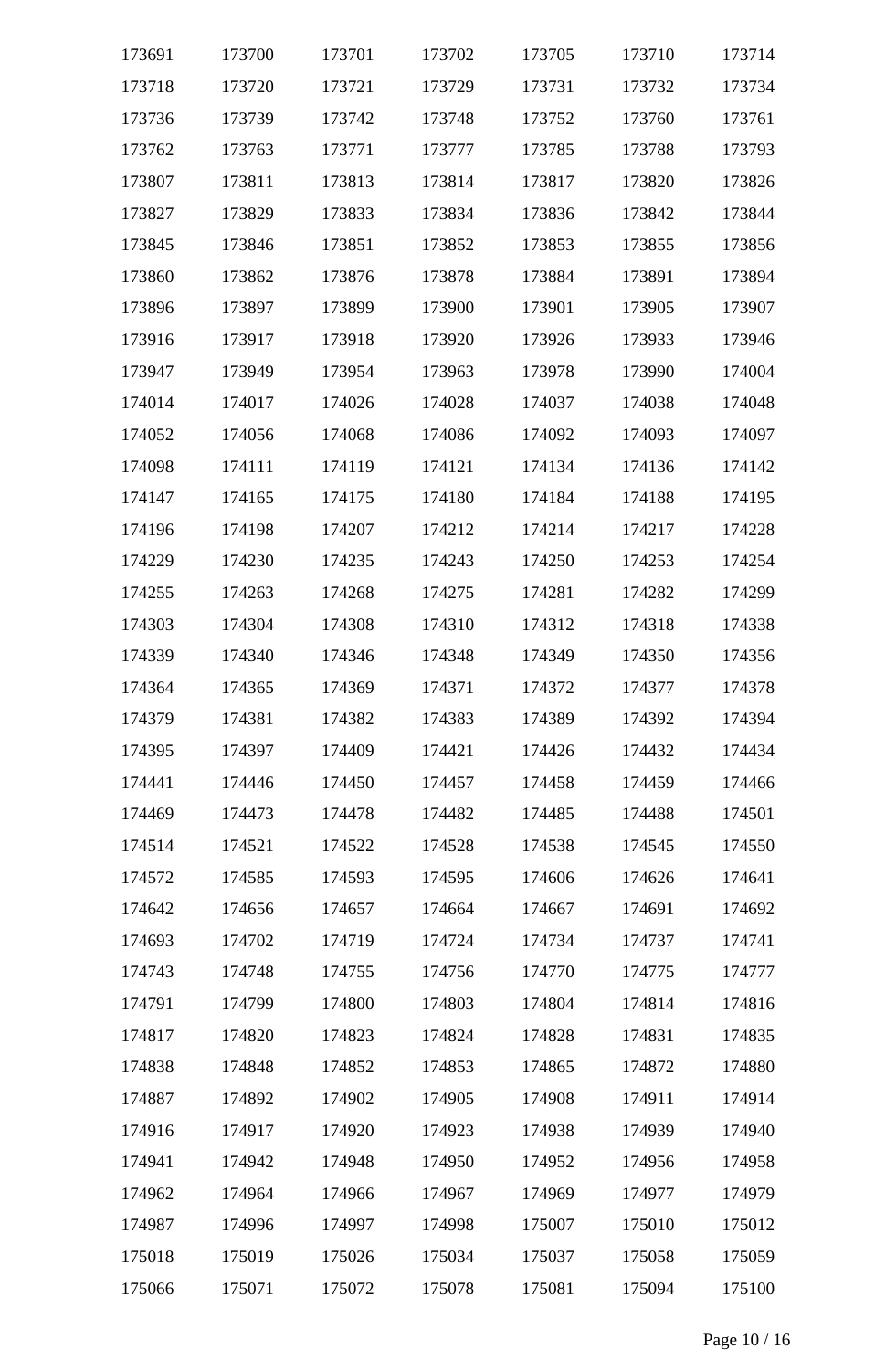| 175104 | 175114 | 175115 | 175132 | 175136 | 175139 | 175142 |
|--------|--------|--------|--------|--------|--------|--------|
| 175154 | 175156 | 175170 | 175189 | 175191 | 175199 | 175202 |
| 175206 | 175207 | 175217 | 175219 | 175225 | 175227 | 175244 |
| 175247 | 175249 | 175252 | 175266 | 175275 | 175285 | 175292 |
| 175324 | 175327 | 175333 | 175336 | 175338 | 175352 | 175353 |
| 175359 | 175360 | 175363 | 175366 | 175376 | 175382 | 175387 |
| 175393 | 175395 | 175409 | 175413 | 175415 | 175425 | 175428 |
| 175448 | 175449 | 175451 | 175455 | 175456 | 175464 | 175468 |
| 175474 | 175476 | 175478 | 175481 | 175494 | 175497 | 175498 |
| 175514 | 175515 | 175523 | 175532 | 175542 | 175545 | 175552 |
| 175560 | 175563 | 175568 | 175570 | 175576 | 175604 | 175606 |
| 175608 | 175609 | 175611 | 175617 | 175618 | 175624 | 175638 |
| 175639 | 175642 | 175646 | 175667 | 175670 | 175683 | 175685 |
| 175692 | 175697 | 175704 | 175708 | 175723 | 175732 | 175736 |
| 175739 | 175744 | 175745 | 175750 | 175752 | 175786 | 180013 |
| 180016 | 180030 | 180047 | 180073 | 180086 | 180090 | 180091 |
| 180096 | 180101 | 180103 | 180121 | 180154 | 180159 | 180162 |
| 180177 | 180183 | 180207 | 180208 | 180209 | 180218 | 180221 |
| 180224 | 180225 | 180239 | 180242 | 180249 | 180263 | 180264 |
| 180274 | 180276 | 180292 | 180296 | 180305 | 180339 | 180356 |
| 180368 | 180377 | 180381 | 180403 | 180411 | 180415 | 180425 |
| 180433 | 180443 | 180460 | 180464 | 180481 | 180482 | 180491 |
| 180504 | 180507 | 180512 | 180513 | 180514 | 180526 | 180541 |
| 180542 | 180545 | 180552 | 180554 | 180561 | 180562 | 180567 |
| 180576 | 180577 | 180602 | 180609 |        |        |        |

## **THIRD DIVISION SEAT NOS:**

|  | 163703 | ---- | 180623 | 165906 |
|--|--------|------|--------|--------|
|--|--------|------|--------|--------|

# **STATISTICS OF THE RESULT**

| <b>REGISTERED</b>         | <b>APPEARED</b> | $1^{ST}$ | <b>PASSES</b><br>2 <sub>ND</sub><br>3 <sub>RD</sub> | <b>FAILS</b> | <b>PASS PERCENTAGE</b> |        |  |  |
|---------------------------|-----------------|----------|-----------------------------------------------------|--------------|------------------------|--------|--|--|
| 6708                      | 6388            | 997      | 03<br>1866                                          | 3522         | 44.87 %                |        |  |  |
| <b>CLEAR PART-I ONLY:</b> |                 |          |                                                     |              |                        |        |  |  |
| 173005                    | 173010          | 173024   | 173025                                              | 173034       | 173047                 | 173056 |  |  |
| 173063                    | 173071          | 173072   | 173075                                              | 173092       | 173093                 | 173095 |  |  |
| 173119                    | 173130          | 173146   | 173153                                              | 173155       | 173158                 | 173166 |  |  |
| 173172                    | 173175          | 173183   | 173186                                              | 173187       | 173200                 | 173201 |  |  |
| 173209                    | 173214          | 173215   | 173219                                              | 173239       | 173245                 | 173271 |  |  |
| 173279                    | 173282          | 173297   | 173298                                              | 173301       | 173302                 | 173307 |  |  |
| 173310                    | 173314          | 173316   | 173318                                              | 173320       | 173335                 | 173349 |  |  |
| 173364                    | 173365          | 173374   | 173376                                              | 173390       | 173397                 | 173401 |  |  |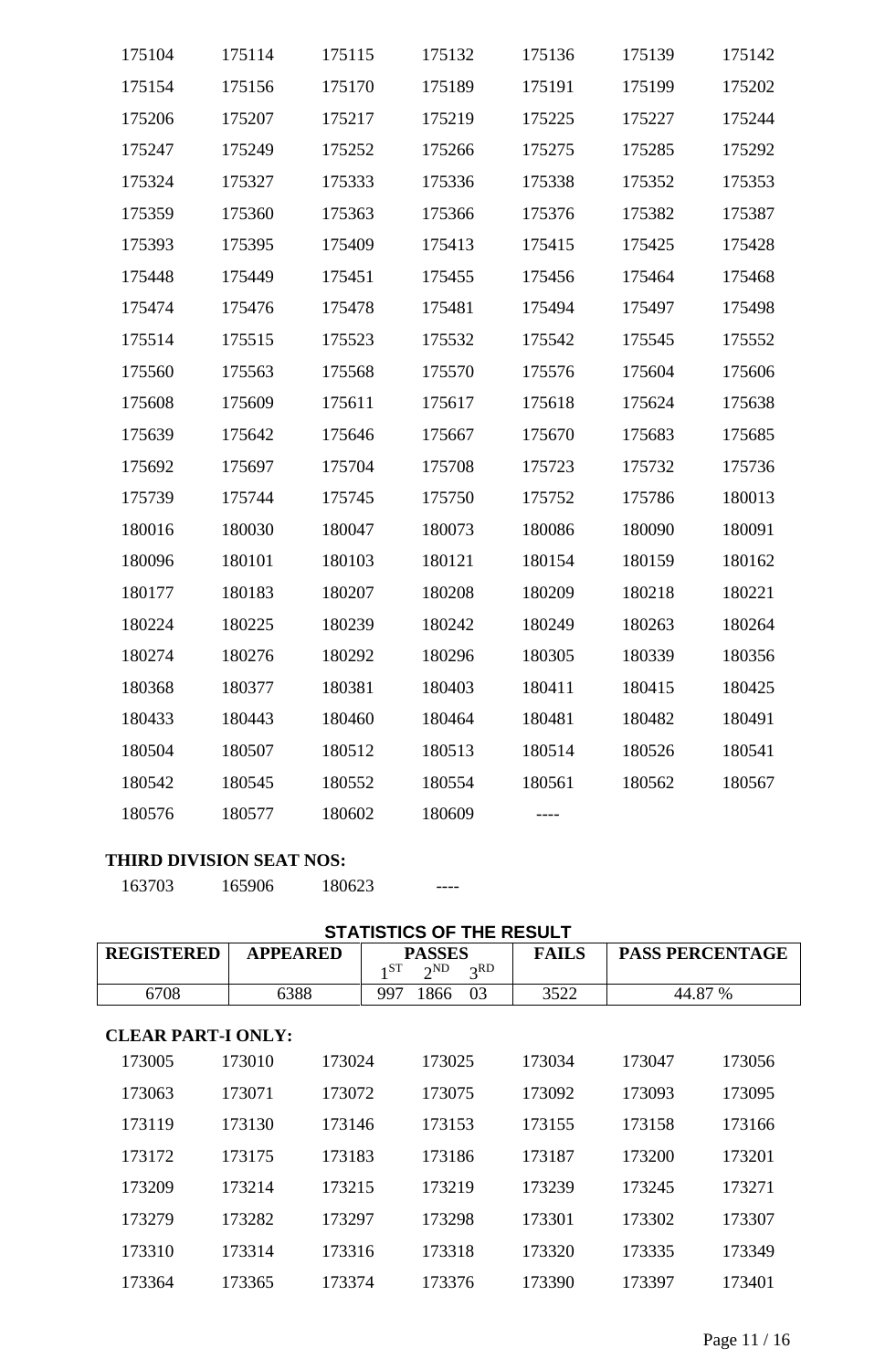| 173404 | 173406 | 173409 | 173410 | 173416 | 173435 | 173436 |
|--------|--------|--------|--------|--------|--------|--------|
| 173442 | 173448 | 173450 | 173460 | 173474 | 173475 | 173479 |
| 173481 | 173482 | 173502 | 173507 | 173508 | 173553 | 173559 |
| 173586 | 173596 | 173602 | 173620 | 173622 | 173625 | 173639 |
| 173652 | 173656 | 173664 | 173668 | 173674 | 173692 | 173717 |
| 173728 | 173804 | 173839 | 173850 | 173854 | 173864 | 173879 |
| 173883 | 173888 | 173889 | 173911 | 173919 | 173928 | 173935 |
| 173939 | 173944 | 173951 | 173952 | 173956 | 173962 | 173964 |
| 173965 | 173969 | 173976 | 173977 | 173980 | 173988 | 174001 |
| 174005 | 174007 | 174009 | 174024 | 174036 | 174054 | 174057 |
| 174058 | 174059 | 174062 | 174071 | 174085 | 174088 | 174091 |
| 174095 | 174110 | 174112 | 174123 | 174151 | 174167 | 174168 |
| 174174 | 174179 | 174183 | 174187 | 174193 | 174201 | 174206 |
| 174209 | 174223 | 174225 | 174227 | 174233 | 174248 | 174257 |
| 174258 | 174267 | 174270 | 174276 | 174277 | 174283 | 174307 |
| 174317 | 174327 | 174341 | 174344 | 174353 | 174359 | 174373 |
| 174374 | 174385 | 174386 | 174387 | 174393 | 174414 | 174423 |
| 174430 | 174453 | 174468 | 174472 | 174480 | 174491 | 174498 |
| 174505 | 174508 | 174511 | 174512 | 174518 | 174534 | 174536 |
| 174548 | 174553 | 174559 | 174598 | 174602 | 174605 | 174634 |
| 174635 | 174653 | 174669 | 174670 | 174679 | 174680 | 174682 |
| 174684 | 174685 | 174687 | 174689 | 174695 | 174696 | 174698 |
| 174709 | 174711 | 174713 | 174716 | 174718 | 174722 | 174723 |
| 174727 | 174735 | 174738 | 174744 | 174746 | 174747 | 174750 |
| 174753 | 174765 | 174772 | 174778 | 174783 | 174787 | 174788 |
| 174790 | 174796 | 174798 | 174802 | 174805 | 174808 | 174812 |
| 174813 | 174819 | 174821 | 174827 | 174833 | 174840 | 174842 |
| 174847 | 174851 | 174870 | 174873 | 174874 | 174879 | 174884 |
| 174889 | 174894 | 174898 | 174899 | 174903 | 174909 | 174922 |
| 174927 | 174931 | 174932 | 174935 | 174993 | 174994 | 175029 |
| 175039 | 175042 | 175070 | 175074 | 175082 | 175090 | 175099 |
| 175118 | 175153 | 175159 | 175163 | 175186 | 175187 | 175205 |
| 175212 | 175222 | 175232 | 175239 | 175241 | 175242 | 175246 |
| 175256 | 175258 | 175260 | 175263 | 175264 | 175268 | 175279 |
| 175280 | 175307 | 175330 | 175339 | 175343 | 175344 | 175364 |
| 175394 | 175402 | 175405 | 175411 | 175418 | 175422 | 175424 |
| 175426 | 175436 | 175458 | 175465 | 175470 | 175485 | 175488 |
| 175490 | 175507 | 175511 | 175517 | 175518 | 175525 | 175537 |
| 175541 | 175565 | 175578 | 175599 | 175605 | 175612 | 175633 |
| 175635 | 175673 | 175675 | 175677 | 175717 | 175720 | 175731 |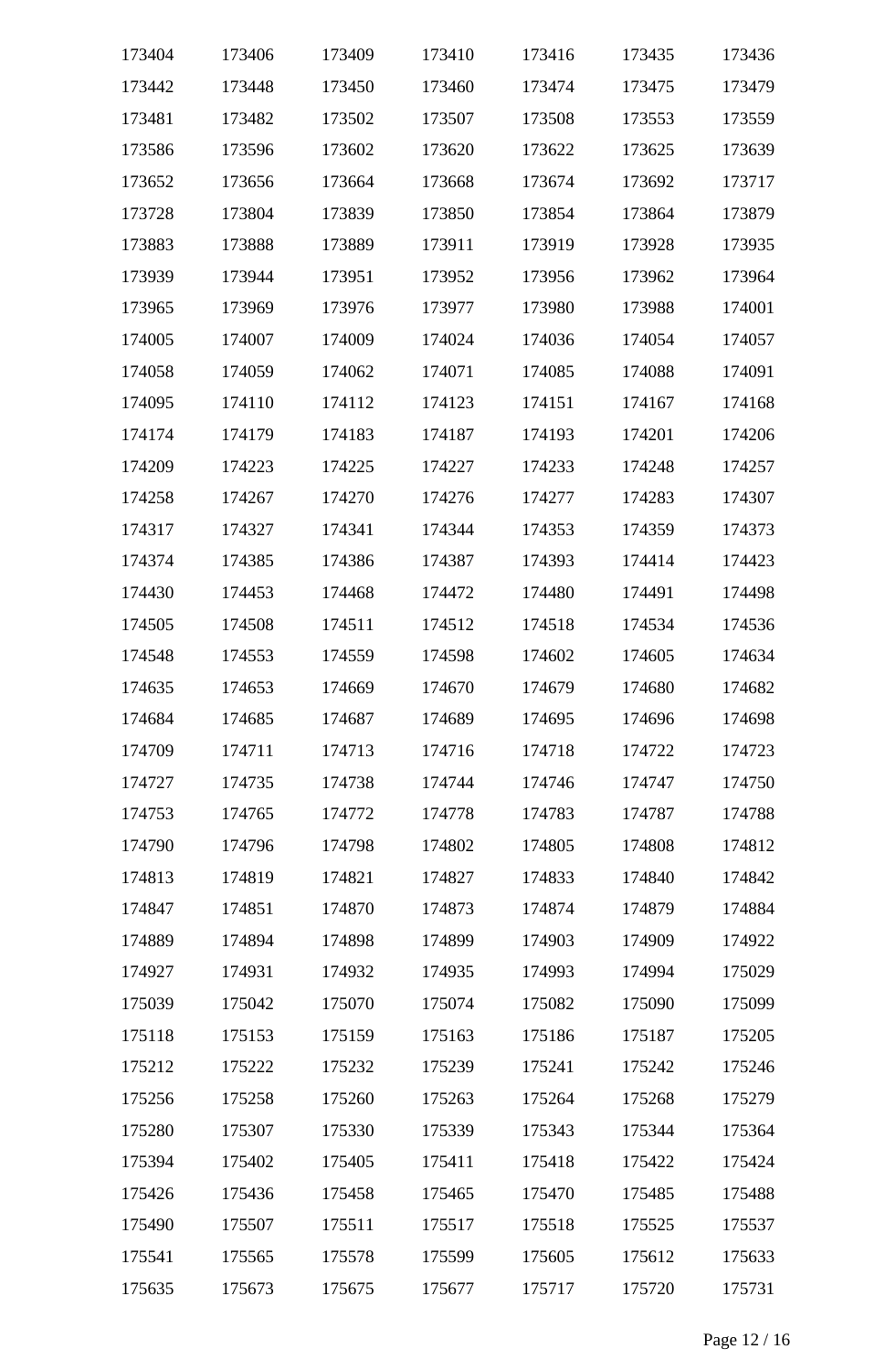| 175738 | 175749                     | 175759 | 180004 | 180010 | 180011 | 180053 |
|--------|----------------------------|--------|--------|--------|--------|--------|
| 180065 | 180072                     | 180113 | 180119 | 180146 | 180164 | 180170 |
| 180175 | 180180                     | 180191 | 180198 | 180212 | 180214 | 180219 |
| 180228 | 180234                     | 180246 | 180248 | 180251 | 180255 | 180259 |
| 180268 | 180275                     | 180282 | 180297 | 180319 | 180331 | 180337 |
| 180348 | 180351                     | 180354 | 180367 | 180371 | 180373 | 180374 |
| 180375 | 180392                     | 180394 | 180397 | 180400 | 180407 | 180414 |
| 180417 | 180447                     | 180457 | 180461 | 180472 | 180473 | 180474 |
| 180478 | 180486                     | 180492 | 180498 | 180501 | 180503 | 180505 |
| 180517 | 180519                     | 180522 | 180524 | 180529 | 180549 | 180557 |
| 180571 | 180580                     | 180594 | 180599 | 180611 | 180618 | 180620 |
| 180622 |                            |        |        |        |        |        |
|        | <b>CLEAR PART-II ONLY:</b> |        |        |        |        |        |
| 163097 | 163121                     | 164167 | 164181 | 164953 | 165921 | 173003 |
| 173006 | 173008                     | 173009 | 173016 | 173018 | 173019 | 173020 |
| 173033 | 173035                     | 173040 | 173042 | 173045 | 173050 | 173067 |
| 173076 | 173078                     | 173088 | 173091 | 173100 | 173116 | 173133 |
| 173138 | 173142                     | 173148 | 173151 | 173156 | 173163 | 173167 |
| 173179 | 173181                     | 173184 | 173194 | 173196 | 173203 | 173205 |
| 173208 | 173220                     | 173229 | 173232 | 173241 | 173253 | 173254 |
| 173258 | 173263                     | 173264 | 173268 | 173278 | 173300 | 173315 |
| 173326 | 173328                     | 173338 | 173340 | 173341 | 173342 | 173346 |
| 173347 | 173350                     | 173351 | 173352 | 173354 | 173356 | 173357 |
| 173362 | 173370                     | 173371 | 173383 | 173386 | 173389 | 173393 |
| 173396 | 173398                     | 173400 | 173402 | 173407 | 173414 | 173420 |
| 173422 | 173429                     | 173430 | 173440 | 173449 | 173452 | 173454 |
| 173456 | 173461                     | 173470 | 173476 | 173477 | 173483 | 173484 |
| 173491 | 173497                     | 173498 | 173505 | 173509 | 173510 | 173520 |
| 173524 | 173525                     | 173528 | 173530 | 173534 | 173538 | 173540 |
| 173542 | 173548                     | 173555 | 173561 | 173563 | 173567 | 173573 |
| 173578 | 173579                     | 173581 | 173582 | 173583 | 173589 | 173590 |
| 173593 | 173599                     | 173600 | 173605 | 173607 | 173608 | 173610 |
| 173613 | 173614                     | 173617 | 173618 | 173621 | 173624 | 173626 |
| 173631 | 173633                     | 173634 | 173650 | 173654 | 173659 | 173663 |
| 173672 | 173676                     | 173677 | 173680 | 173683 | 173686 | 173687 |
| 173688 | 173693                     | 173694 | 173699 | 173703 | 173704 | 173706 |
| 173707 | 173708                     | 173709 | 173715 | 173719 | 173722 | 173723 |
| 173724 | 173727                     | 173730 | 173735 | 173740 | 173741 | 173746 |
| 173753 | 173756                     | 173764 | 173766 | 173767 | 173769 | 173770 |
| 173773 | 173774                     | 173775 | 173778 | 173779 | 173780 | 173781 |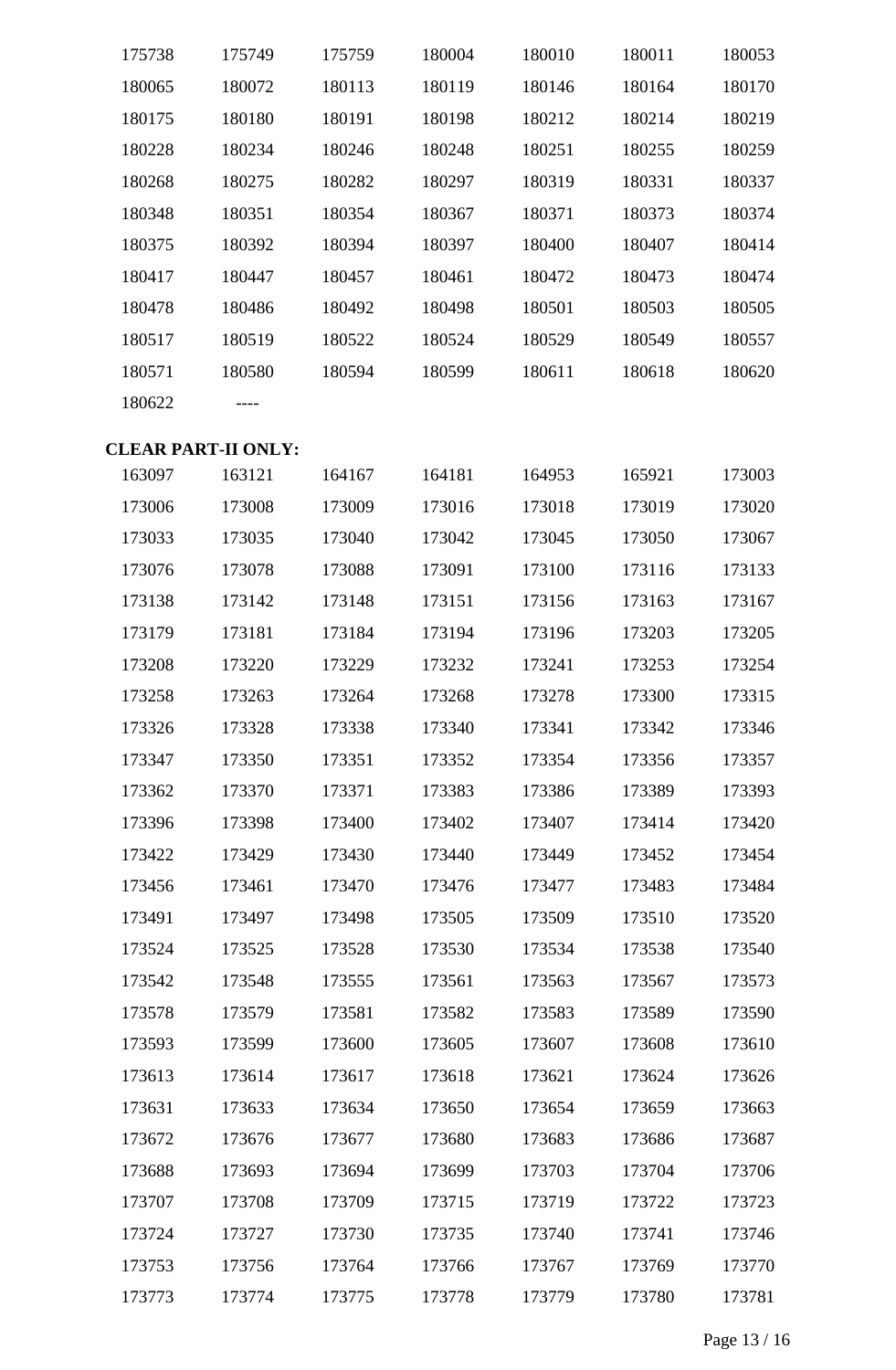| 173783 | 173786 | 173792 | 173794 | 173795 | 173797 | 173798 |
|--------|--------|--------|--------|--------|--------|--------|
| 173799 | 173803 | 173806 | 173809 | 173810 | 173818 | 173821 |
| 173824 | 173838 | 173840 | 173843 | 173849 | 173857 | 173861 |
| 173863 | 173865 | 173866 | 173867 | 173868 | 173871 | 173872 |
| 173885 | 173886 | 173890 | 173892 | 173893 | 173895 | 173909 |
| 173910 | 173913 | 173914 | 173915 | 173921 | 173922 | 173924 |
| 173927 | 173929 | 173930 | 173932 | 173934 | 173945 | 173948 |
| 173953 | 173957 | 173967 | 173972 | 173982 | 173983 | 173984 |
| 173986 | 173995 | 173996 | 173997 | 174013 | 174015 | 174021 |
| 174027 | 174029 | 174034 | 174041 | 174043 | 174045 | 174049 |
| 174050 | 174051 | 174069 | 174070 | 174073 | 174076 | 174077 |
| 174082 | 174087 | 174094 | 174102 | 174103 | 174104 | 174106 |
| 174107 | 174113 | 174116 | 174118 | 174120 | 174125 | 174128 |
| 174132 | 174137 | 174138 | 174139 | 174141 | 174144 | 174148 |
| 174152 | 174153 | 174160 | 174177 | 174178 | 174182 | 174197 |
| 174200 | 174218 | 174220 | 174237 | 174245 | 174252 | 174256 |
| 174259 | 174261 | 174262 | 174265 | 174273 | 174285 | 174291 |
| 174292 | 174296 | 174302 | 174305 | 174313 | 174315 | 174316 |
| 174320 | 174328 | 174329 | 174332 | 174357 | 174360 | 174362 |
| 174367 | 174368 | 174370 | 174375 | 174384 | 174398 | 174399 |
| 174403 | 174404 | 174415 | 174419 | 174420 | 174425 | 174428 |
| 174431 | 174436 | 174438 | 174442 | 174443 | 174456 | 174460 |
| 174462 | 174474 | 174500 | 174515 | 174516 | 174517 | 174520 |
| 174531 | 174539 | 174541 | 174551 | 174560 | 174561 | 174565 |
| 174569 | 174573 | 174577 | 174578 | 174579 | 174584 | 174590 |
| 174592 | 174594 | 174597 | 174599 | 174603 | 174627 | 174629 |
| 174631 | 174658 | 174673 | 174690 | 174710 | 174715 | 174730 |
| 174731 | 174752 | 174760 | 174766 | 174776 | 174786 | 174789 |
| 174793 | 174797 | 174807 | 174809 | 174818 | 174856 | 174859 |
| 174868 | 174869 | 174881 | 174886 | 174904 | 174921 | 174925 |
| 174928 | 174929 | 174934 | 174937 | 174945 | 174951 | 174953 |
| 174959 | 174960 | 174963 | 174965 | 174972 | 174982 | 174983 |
| 174986 | 174989 | 174990 | 174991 | 174992 | 175000 | 175002 |
| 175004 | 175005 | 175006 | 175008 | 175009 | 175011 | 175013 |
| 175015 | 175016 | 175017 | 175024 | 175028 | 175031 | 175032 |
| 175038 | 175046 | 175050 | 175051 | 175055 | 175064 | 175068 |
| 175075 | 175077 | 175080 | 175083 | 175085 | 175087 | 175088 |
| 175089 | 175091 | 175092 | 175097 | 175098 | 175106 | 175108 |
| 175110 | 175113 | 175116 | 175121 | 175122 | 175126 | 175128 |
| 175131 | 175134 | 175135 | 175138 | 175140 | 175141 | 175147 |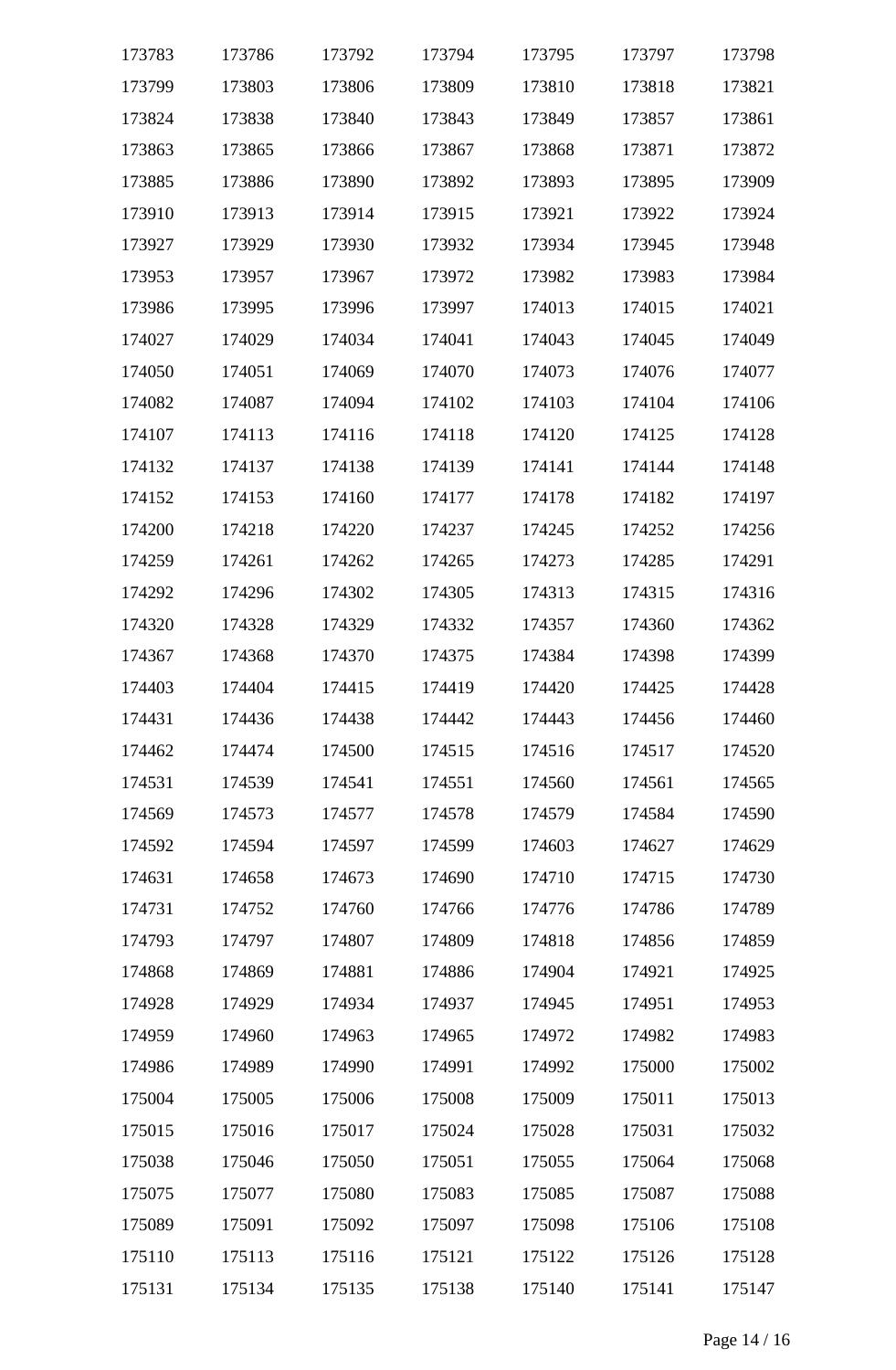| 175148 | 175150 | 175151 | 175157 | 175167 | 175169 | 175180 |
|--------|--------|--------|--------|--------|--------|--------|
| 175188 | 175190 | 175194 | 175197 | 175198 | 175201 | 175204 |
| 175209 | 175211 | 175218 | 175221 | 175224 | 175226 | 175228 |
| 175230 | 175231 | 175236 | 175237 | 175238 | 175245 | 175248 |
| 175253 | 175255 | 175262 | 175265 | 175276 | 175277 | 175294 |
| 175295 | 175296 | 175305 | 175306 | 175308 | 175309 | 175310 |
| 175313 | 175316 | 175317 | 175319 | 175320 | 175323 | 175325 |
| 175326 | 175329 | 175332 | 175335 | 175346 | 175347 | 175354 |
| 175357 | 175361 | 175372 | 175375 | 175378 | 175380 | 175390 |
| 175392 | 175396 | 175398 | 175400 | 175401 | 175403 | 175410 |
| 175417 | 175423 | 175432 | 175440 | 175441 | 175442 | 175445 |
| 175461 | 175462 | 175473 | 175475 | 175479 | 175483 | 175484 |
| 175489 | 175493 | 175509 | 175513 | 175519 | 175526 | 175527 |
| 175536 | 175540 | 175543 | 175544 | 175549 | 175551 | 175553 |
| 175556 | 175557 | 175558 | 175561 | 175562 | 175575 | 175588 |
| 175590 | 175594 | 175595 | 175597 | 175607 | 175613 | 175623 |
| 175625 | 175627 | 175628 | 175629 | 175630 | 175631 | 175632 |
| 175634 | 175641 | 175643 | 175647 | 175648 | 175650 | 175652 |
| 175654 | 175655 | 175656 | 175658 | 175659 | 175661 | 175662 |
| 175663 | 175664 | 175665 | 175684 | 175687 | 175693 | 175694 |
| 175699 | 175701 | 175707 | 175712 | 175730 | 175735 | 175737 |
| 175740 | 175743 | 175746 | 175755 | 175757 | 175765 | 175766 |
| 175768 | 175770 | 175775 | 175776 | 175778 | 175779 | 175783 |
| 175785 | 175790 | 175793 | 180002 | 180015 | 180020 | 180022 |
| 180024 | 180026 | 180032 | 180033 | 180041 | 180043 | 180050 |
| 180052 | 180054 | 180057 | 180060 | 180063 | 180074 | 180085 |
| 180095 | 180099 | 180109 | 180112 | 180126 | 180131 | 180138 |
| 180139 | 180140 | 180144 | 180157 | 180158 | 180165 | 180171 |
| 180178 | 180186 | 180202 | 180203 | 180206 | 180213 | 180238 |
| 180240 | 180243 | 180244 | 180257 | 180262 | 180270 | 180277 |
| 180278 | 180281 | 180285 | 180286 | 180288 | 180289 | 180291 |
| 180295 | 180298 | 180306 | 180315 | 180340 | 180379 | 180386 |
| 180387 | 180388 | 180391 | 180404 | 180405 | 180410 | 180413 |
| 180424 | 180427 | 180430 | 180442 | 180444 | 180471 | 180475 |
| 180477 | 180480 | 180493 | 180494 | 180495 | 180500 | 180521 |
| 180528 | 180538 | 180543 | 180547 | 180553 | 180615 | 180616 |

# **WITH HELD SEAT NOS:**

# **FOR UNAUTHORISED CHANGE OF SUBJECT:**

----